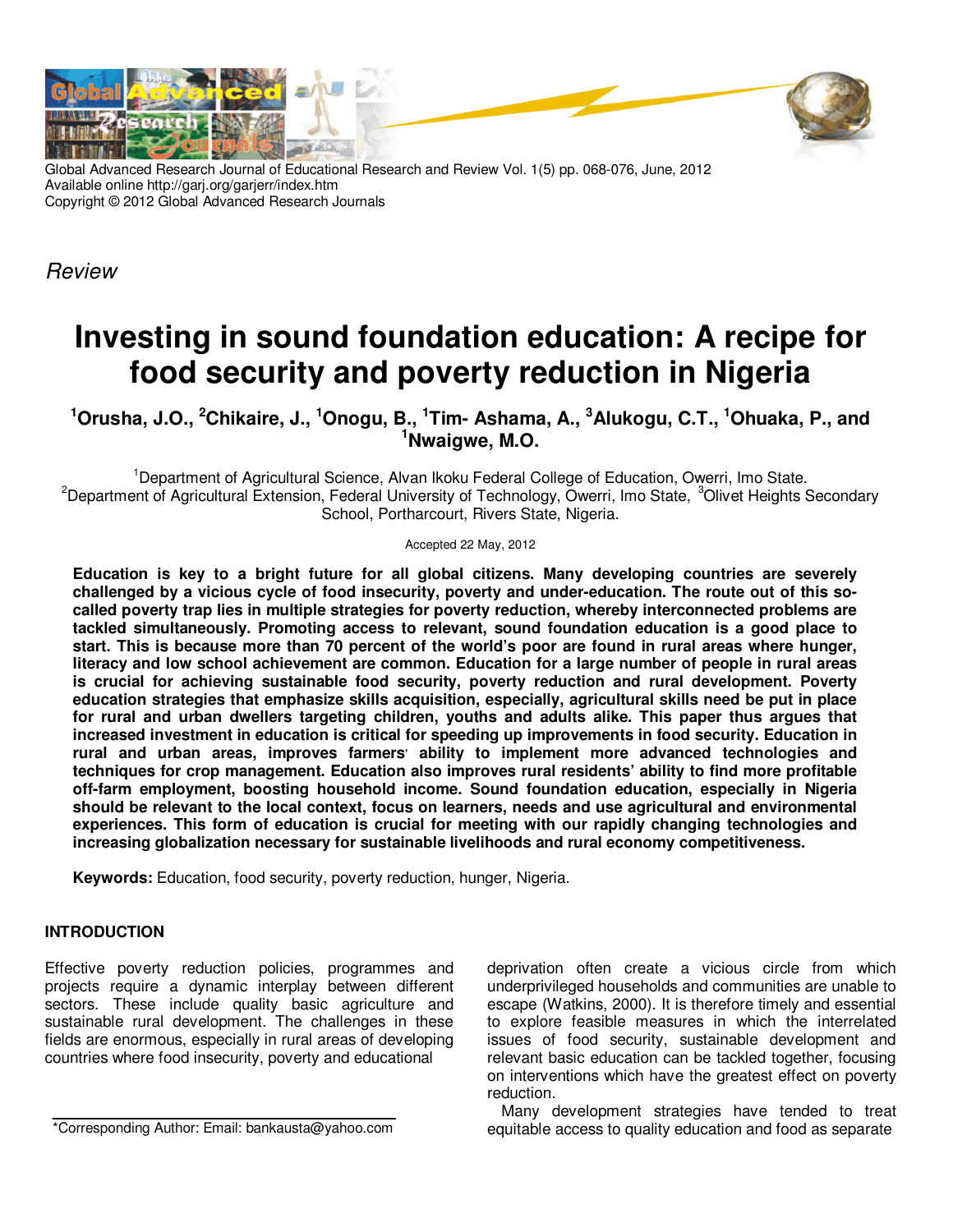issues. It is still rare to find national strategies which really combine and actively integrate rural development and basic education. This is often due to a division of responsibility, with one ministry having responsibility for basic education, and perhaps several other ministries (rural development, agriculture, forestry, water, health, etc.) addressing their own remits (Vandenbosch et al., 2002; Atchoarena and Gasperini, 2003).

### **OBJECTIVE AND METHODOLOGY OF THE STUDY**

This paper looks at how sound basic education influences food security, poverty reduction, and sustainable rural development. There are several recent initiatives around the world aiming to improve the relevance and effectiveness of basic education by linking learning to rural environments with a focus on issues such as agriculture, forestry, land and water management, sustainable<br>development or environmental protection. These development or environmental protection. experiences suggest that successful projects in education for rural people have the potential of impacting rural livelihoods. This is a review paper in which the authors critically examined the benefits of sound education in food security and poverty reduction. Due to limited materials on the topic in Nigeria, the authors made use of materials from the web to support their write up.

#### **The State of Education in Nigeria**

The importance of education to human beings cannot be over emphasized. Education is a human right that should be accorded to all human beings solely by reason of being human. There are a lot of international human rights instruments that provide for education as a fundamental human right. These include the Universal Declaration of Human Rights (1948), the International Covenant on Economic, Social and Cultural Rights (1966) and the African Charter on Human and Peoples Rights (1981). The relationship between education and development is well established such that education is a key index of development. It has been documented that schooling improves productivity, health and reduces negative features of life such as child labour as well as bringing about empowerment. This is why there has been a lot of emphasis particularly in recent times for all citizens of the world to have access to basic education (UNESCO, 2002).

The importance and linkage of education to the development of any society is well known. It is in recognition of this importance that the international community and governments all over the world have made commitments for citizens to have access to education. Meanwhile, it has been documented that across the globe, there are inequalities in educational access and achievement as well as high levels of absolute educational

deprivation of both children and adults. In order to confront this challenge, the rights based approach, which emphasizes the participation of citizens, has been advocated. Meanwhile, the Declaration of the World Conference on Education for All (WCEFA) which was made in Jomtien, Thailand in 1990 stated clearly in Article 1 that every person - child, Youth and Adult - shall be able to benefit from educational opportunities designed to meet their basic needs. This declaration was reaffirmed at the World Summit for Children also held in 1990, which stated that all children should have access to basic education by the year 2000. The World Summit for Children placed a lot of emphasis on raising the levels of female literacy. In a bid to achieve education goals, the Dakar World Education Forum was held as a follow-up meeting to the WCEFA where new sets of goals were set to be attained by the year 20 15. The goals include:

i) Expanding and improving comprehensive early childhood care and education, especially for the most vulnerable and disadvantaged children;

ii) Ensuring that by 2015 all children, with special emphasis on girls, children in difficult circumstances and from ethnic minorities have access to and complete free and compulsory primary education of good quality;

iii) Ensuring that the learning needs of all young people and adults are met through equitable access to appropriate learning and life skills programmes;

iv) Achieving a 50 percent improvement in levels of adult literacy by 2015, especially for women and equitable access to basic and continuing education for all adults;

v) Eliminating gender disparities in primary and secondary education by 2005, and achieving gender equality in education by 2015, with a focus on ensuring girl's hill and equal access to and achievement in basic education of good quality;

vi) Improving all aspects of the quality of education, and ensuring excellence for all, so that recognized and reasonable learning outcomes are achieved, especially in literacy, numeracy and essential life skills.

The severe decline of the oil market in the early eighties, combined with the Structural Adjustment Programme (SAP), led to drastic reductions in spending on education. The result was unpaid teacher salaries, degradation of education facilities at all levels and strikes in universities and schools. The end result is declining literacy rates in the country. The poor state of education in Nigeria is aptly captured in the National Empowerment Development Strategy as follows: the delivery of education in Nigeria has suffered from years of neglect, compounded by inadequate attention to policy frameworks within the sector. Findings from an ongoing educational sector analysis confirm the poor state of education in Nigeria. The national literacy rate is currently 57 percent. Some 49 percent of the teaching force is unqualified. There are acute shortages of infrastructure and facilities at all levels. Access to basic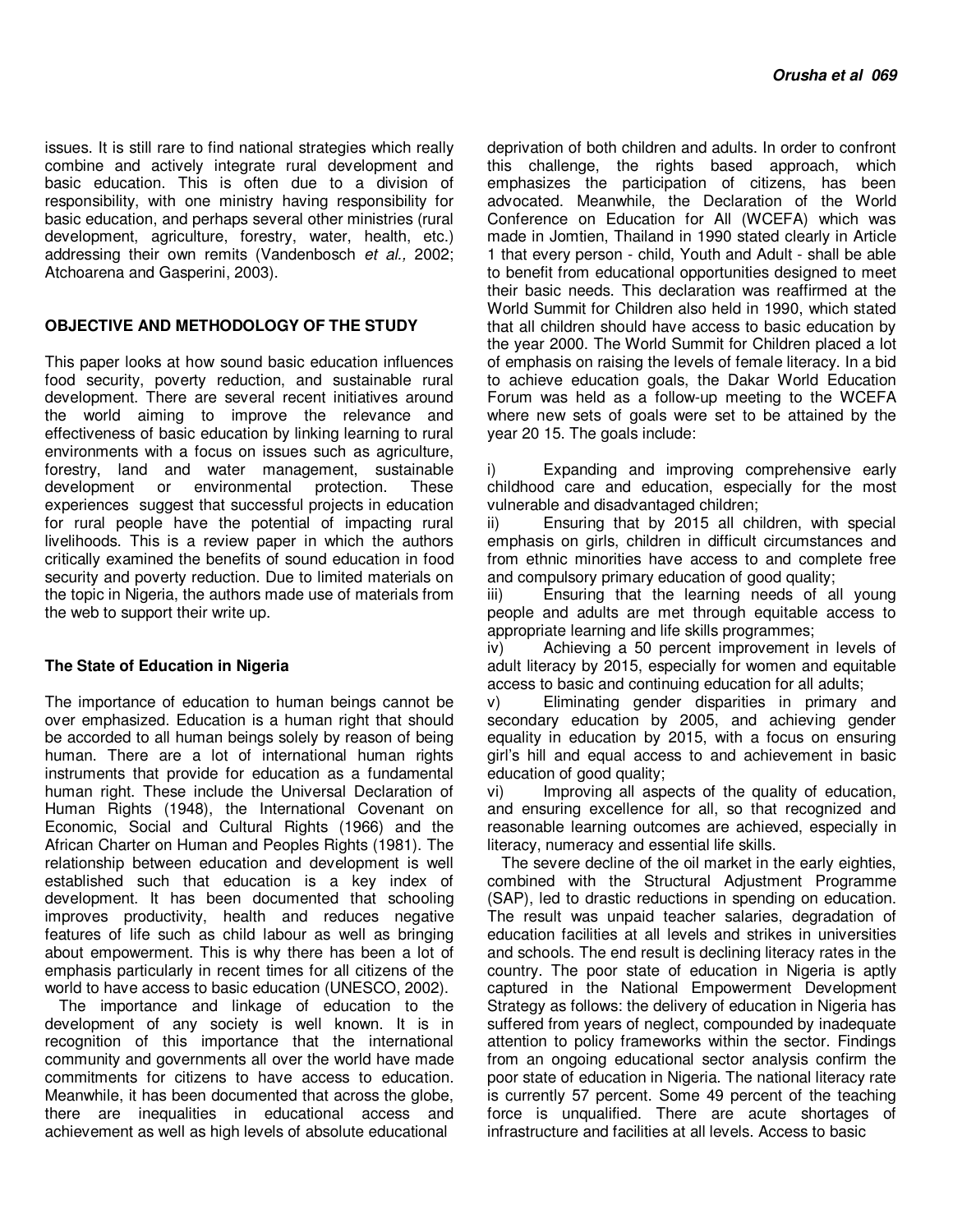education is inhibited by gender issues and socio-cultural beliefs and practices, among other factors. Wide disparities persist in educational standards and learning achievements. The system emphasizes theoretical knowledge at the expense of technical, vocational, and entrepreneurial education. School curricula need urgent review to make them relevant and practice oriented (NEEDS, 2004).

Similarly, according to the Nigeria Millennium Development Goals 2005 report, Literacy level in the country has steadily and gradually deteriorated, especially within the 15-24 years group. By 1999, the overall literacy rate had declined to 64.1 % from 71.9 % in 1991. The trend was in the same direction for male and female members of the 15-24 years age bracket. Among the male, the rate declined from 81.35 % in 1991 to 69.8 % in 1999. The decline among the female was from 62.49 % to 59.3 % during the same period (FGN, 2005). Statistics indicate glaring imbalances against girls in enrolment, attendance and completion rates in all levels of education in Nigeria, particularly in the northern parts of the country, due to a variety of socio-cultural and religious factors. It means that the rights of millions of children, especially girls, are violated. It is estimated that 7.3 million school age children are out of primary school majority of them girls (FGN, 2005).

Meanwhile, the education system in Nigeria is guided by the broad National objectives which are articulated in the National Policy on Education. At its inception in 1999, in response to the challenges in the primary education sector, the present administration launched the Universal basic Education Programme. Specifically, the Universal Basic Education Act (2004) and the Child Rights Act provide the legal framework for the implementation of the Programme, which makes basic education not only free but also compulsory. In addition, as a signatory to the 2000 World Education Conference, and the 6 Dakar Goals towards achieving Education for All (EFA), Government has also established a National EFA Coordination unit under the Federal Ministry of Education mandated to prepare a National Action Plan for the delivery of EFA in Nigeria.

## **Challenges Facing Education in Nigeria**

There are a lot of challenges facing Nigeria and making it difficult for good quality education that is empowering and capable of bringing about sustainable development to be provided. In this paper, we shall attempt to highlight some of the challenges. The first and perhaps the greatest challenge facing education is inadequate finding by federal, states and local governments, to the extent that finding has been in response to conditionalities imposed by international financial institutions (IFIs). Statistics show that federal government expenditure on education between 1997 and 2000 has been below 10% of overall

expenditure. The national expenditure on education can not be computed because various states expenditure on education can not be determined, in relation to the UNESCO recommendation of 26% of national budgets.

Secondly, there is the problem of access which has attracted a lot of attention particularly in recent years. Studies have been conducted on the reasons why people do not go to school; the people that are usually excluded and the impact of the introduction of user fees. A study conducted by Action Aid published in 2003 showed that the reason why pupils do not go to primary schools include costs of schooling, opportunity costs, illness and hunger, limited economic costs of education and low quality of schooling (Action Aid, 2003). The costs of schooling include the costs of books, stationery and basic equipment, uniforms, admission fees, registration and examination fees, contribution towards building and maintenance fund, construction fees, transportation, mid-day meals, Parents/Teachers Association (PTA) fees, sports fees, library fees and extra tuition fees. The opportunity cost for parents sending children to school is the children's time that could have been of economic importance to the family either in terms of income generating activities or in supporting the functioning of the household, Illness and hunger either of the children themselves or members of the family can prevent children from going to school. Limited economic benefits in terms of the fact that those who have completed school have no jobs do dissuade people from going to school. Finally, low quality of schooling particularly with regards to poor physical infrastructures, lack of motivated staff, poor utilization of resources, content of curriculum, nature of teaching methods and relationship of the school and teachers with the wider community can negatively impact on the urge to go to school (Action Aid, 2003).

It has been documented that there are categories of children who tend to be excluded from the formal schooling system- children from the poorest families, the landless, working children, children of minority groups, children of migrant or pastoralist families, orphans, children affected by HIVIAIDS and those with physical or mental disabilities (Action Aid, 2003). This is in accord with researches that have shown that whenever user fees are introduced in the provision of social services, the utilization by the rich increases while utilization by the poor decreases (Igbuzor, 1992). In Malawi for instance, two years after fees were introduced into the school system in the 1980s, enrollment rates fell by over 5 percent (Rose, 1998). Conversely, it has been documented that whenever user fees are abolished, enrollment increases (CHER, 2002). An example is Tanzania which eliminated fees for primary education in January, 2002 with the support of the World Bank and enrollments surged by as much as 1.5 million children. It should be noted that formally scrapping fees without a major increase in public financing can have a disastrous impact on quality and is unsustainable. It is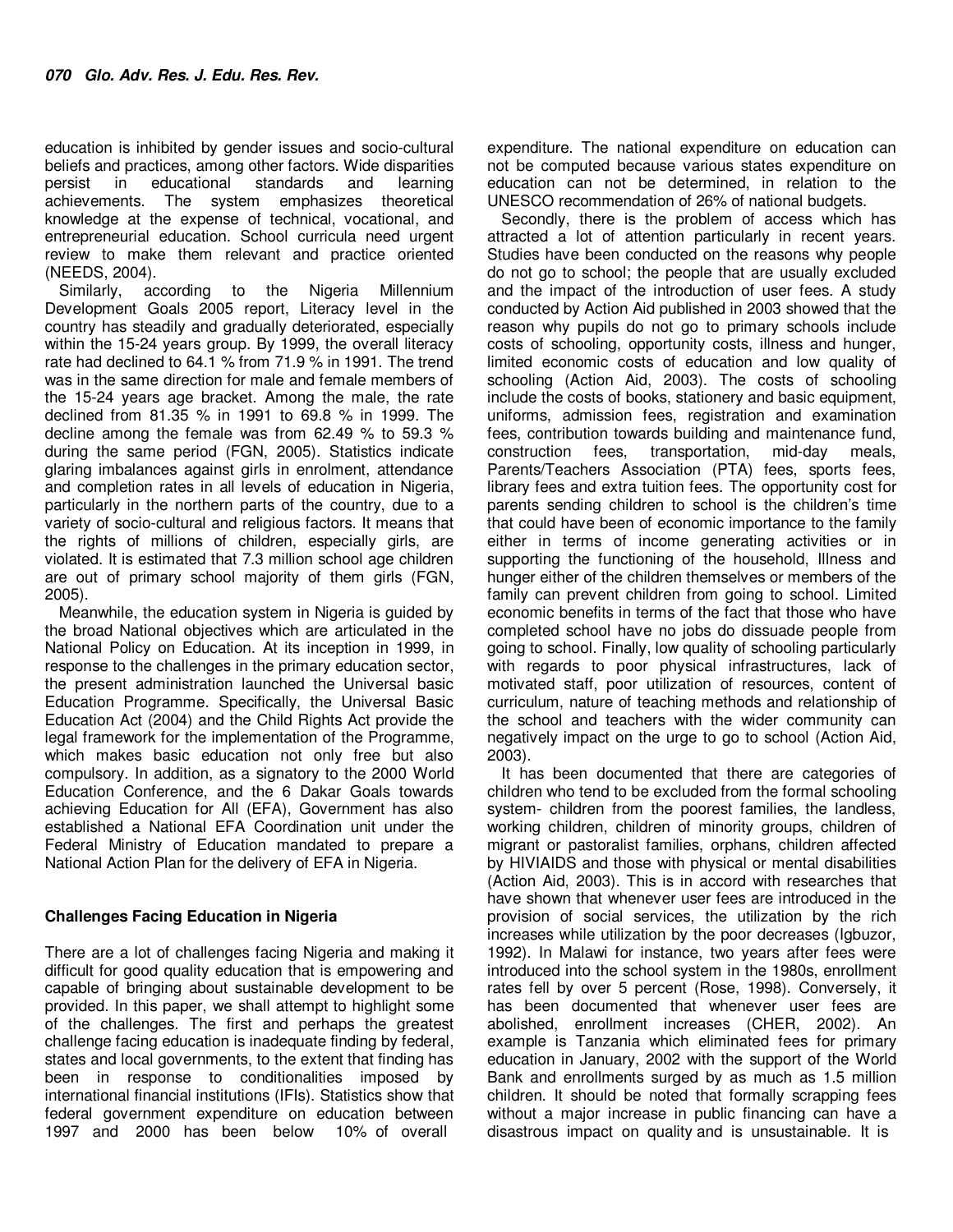therefore necessary that whenever fees are abolished, there should be revenue and budget reforms and the need to train and employ more teachers, build new classroom and provide more facilities to meet the increased enrolment.

Thirdly, there is the problem of poor infrastructures and lack of teaching and learning materials. A huge number of primary, secondary and tertiary school buildings and facilities are dilapidated and unfriendly to pupils. The environment of teaching and learning is not conducive. Fourthly, there is the problem of irrelevant curriculum. Current issues should be taught in schools instead of what was taught twenty years ago.

It is interesting to note that when parents find persons who have received good education unable to get employment in the formal sector, they are dissuaded from sending their children to school. Similarly, parents and guardians would be reluctant to send their children and wards to dilapidated school buildings, to be taught by illmotivated teachers. They would be reluctant to send their children and wards to school if the education that the kids are getting is not in any way relevant to their circumstances, or if there is a danger that they can be abused by teachers or members of the community on their way to school.

#### **Rural Poverty in Nigeria**

Nigeria has a population of about 150 million - the largest in Africa and a fast- growing economy. Agriculture is the main stay of the economy, contributing about 45 percent of GDP The agricultural sector employs about two-thirds of the country's total labour force and provides a livelihood for about 90 percent of the rural population. Nigeria is the world's largest producer of cassava, yam and cowpea - all staple foods in sub-Saharan Africa. It is also a major producer of fish. Yet it is a food-deficit nation and imports large amount of grains, livestock products and fish (IFAD, 2006; Chikaire et al., 2010).

Nigeria's huge agricultural resource base offers great potential for growth. Recent government policies have started to show results: between 2003 and 2007 the agricultural sector is reported to have grown by 7 percent annually. The area of land under cultivation could be increased by as much as 100 percent (IFAD, 2001; FAO, 2006). And there is larger area of land for irrigation which now covers only 7 percent of irrigable lands. Irrigation and other inputs would substantially increase average yields for major staple crops, currently below those in other developing countries (IFAD, 2006).

Despite its huge natural resource, poverty is widespread iii Nigeria. Poverty statistics showed that poverty level has increased from 46.3% in 1985 to 65.6% in 1996. In absolute terms, the number of poor people of Nigerian has increased four-folds between 1980 and 1996 (UNO, 2005;

Babatunde, et al, 2008). The poverty situation in Nigeria worsened since the late 1 990s and the country was classified among the 20 poorest countries in the world (IFAD, 2006). The 2010 Global Monitoring Report (GMR) of the United Nation's Education, Scientific and Cultural Organization (UNESCO) revealed that about 92 percent of the Nigeria population survey on less than 2 dollars daily. The level of poverty is increasingly alarming , this means that achieving the Millennium Development Goals by 2015 will not be possible (UNESCO, 2010). It is clear that Nigeria is still far from meeting the global economic development target. On the Human Development Index (HDI), Nigeria, with an index of 0.391 was ranked 142 out of 174 countries surveyed in 1998. In 2000, the HDI score was 0,433 and the country ranked 151. Nigeria increased its HDI score to 0.453 in 2003 but ranked 158 among 172 countries surveyed (Aliyu, 2002; UNO, 2005). The HDI index however fell again marginally in 2004 arid the country ranked 159 out of 188 countries. Recent poverty assessment survey has shown that over 70% of the population are living on less than a dollar per day and over 50% live below the national poverty line (FAO, 2006; Babatunde, et al., 2008). The situation is so bleak that an average salary earner cannot earn enough to support a family because of rising cost of food items, transportation, health care, among numerous other challenges (UNESCO, 2010). Added to this, is the fact that the material condition of women, who comprises 50 percent of the population is even worse than that of men. While government officials may continue to kick against these statistics, the basic fact is that the quality of life of most Nigeria has been on the downward trend. The rising poverty level is the consequence of mass unemployment and corrupt leadership, which denies the people access to basic infrastructure such as roads, potable water, electricity, health care, among others. The survey also revealed that poverty is especially higher in rural areas where majority of the people are resident and deriving their livelihoods from agriculture (NBS, 2006; UNDP, 2009).

Poverty is especially severe in rural areas, where up to 80 percent of the population live below poverty line and social services and infrastructure are limited. The country's poor rural women and men depend on agriculture for food and income. About 90 percent of Nigeria's food production is produced by small-scale farmers who cultivate small plots of land and depend on rainfall rather than irrigation systems (IFAD, 2006). Surveys show that 44 percent of male farmers and 72 percent of female farmers across the country cultivate less than 1 hectare of land per household. Women play a major role in the production, processing and marketing of food crops. The poorest groups eke out a subsistence living but often go short of food, particularly during the pre-harvest period. The productivity of the rural population is also hindered by ill-health, particularly HIV/AIDS, tuberculosis and malaria (NBS, 2006, UNESCO, 2010).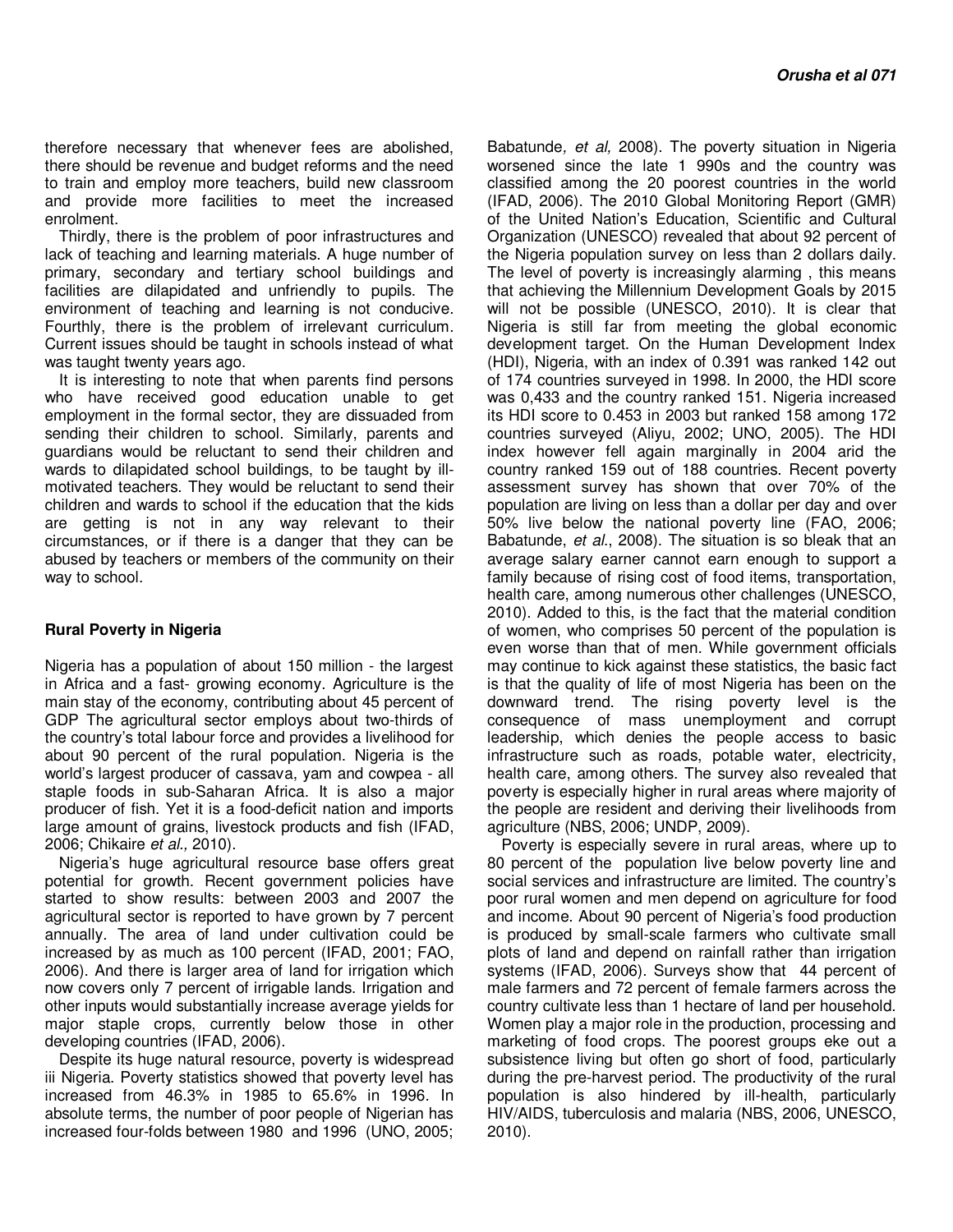Women and households headed solely by women are often the most chronically poor groups within rural communities. Men have higher social status and as a result have more access to training and schooling. But women play significant roles in rural economic activities. In the last few decades, the number of men migrating from rural areas in search of employment has increased, and the number of household headed solely by women has grown substantially. Rural infrastructure in Nigeria has long been neglected. Investments in health education and water supply have been focused largely on the cities. As a result, the rural population has extremely limited access to services such as schools and health centres, and about half of the population lacks access to safe drinking water (Aliyu, 2002; IFAD, 2006).

Neglect of rural infrastructure affects the profitability of agricultural production. The lack of rural roads impedes the marketing of agricultural commodities, prevents farmers from selling the produce at reasonable prices, and leads to spoilage. Limited accessibility cuts small-scale farmers off from sources of inputs, equipment and new technology and this keep yields low. As the population swells and puts pressure on diminishing resources, escalating environmental problems further threaten food production and degradation as a result of extensive agriculture, deforestation and overgrazing is already severe in many parts of the country. Drought has become common in the North, and erosion menace caused by heavy rains and floods in the east, while in the south-south, oil pollution is a major problem (Chikaire et al., 2010).

Land is the greatest single asset of Nigeria, vast areas which are suitable for a variety of arable crops, trees crops and pastures abound all over the country. About 75% of the 92.4 million hectares (ha) which constitute Nigeria's land area can be used to plant a variety of crops. In other words, about 73.5 million hectares of land are available for crops and pastures. About 10% of 9.8million hectares is in natural forests of various grades, while only about 15 million hectares are unsuitable for virtually all forms of crop production being rocks and poorly drained areas, roads, cities etc. (Awoyemi, 1999). It is therefore sad to say that despite the abundant wealth of this country, poverty still persist and looms tall.

## **The Poverty Reducing Power of Education**

Throughout the world it has been found that the probability of finding employment rises with higher levels of education, and that earnings are higher for people with higher levels of education. A better educated household is less likely to be poor. The impact of education on earnings and thus on poverty works largely through the labour market, though education can also contribute to productivity in other areas, such as peasant farming (Orazem, Glewwe & Patrinos, 2007). In the labour market, higher wages for more

educated people may result from higher productivity, but also perhaps from the fact that education may act as a signal of ability to employers, enabling the better educated to obtain more lucrative jobs. (Ferreira & Litchfield, 1998)

It was previously thought that the returns to education (the quantified benefits of investing in education) were highest at primary levels. This belief provided a strong case for expanding investment in primary rather than higher levels of education (Psacharopoulos and Patrinos , 2004). However, new evidence seems more mixed. While some studies continue to show higher returns for primary education, there is now also much evidence that investment in education at secondary or even tertiary levels may bring even higher returns in some countries. This could indicate that returns to education vary with factors such as the level of development, the supply of educated workers, and shifts in the demand for such workers in the development process. It is well known that the demand for more educated labour rises as a country develops (Murphy & Welch, 1994). This increase in demand for highly skilled workers requires educational output to adjust accordingly, raising the relative returns to higher levels of education (Goldin & Katz, 1999).

Nevertheless, the absolutely poor in developing countries usually have low education levels. Some may still not even have access to primary education or may not complete their primary education. Universal primary education is therefore crucially important to reduce poverty. However, there are also examples of countries where the rapid expansion of education has resulted in lowering education quality, suggesting that countries face a trade-off between quantity and quality in the short to medium term. In such cases, the impact of education on poverty reduction may be small, and a lot of effort must go into protecting and enhancing the quality of education.

#### **Education Improves General Living Standards**

Some of the advantages that education provides (externalities) both improve the living standards of communities and contribute to the social and economic development of countries. The benefits of education result in changes in people's behaviour as a consequence of the knowledge gained. A long list of such benefits can be identified (Wolfe & Haveman, 2002), but not all of these changes in behaviour necessarily have an impact on poverty.

Frequently, these benefits to a society are particularly large when female education improves. It is well known, for instance, that lower fertility is strongly linked to higher female education. Mothers' education is also an important determinant of health care and sanitation in a household. This is reflected in, among other things, infant and child mortality levels that are much lower for the children of better educated mothers (Schultz, 1999). Better health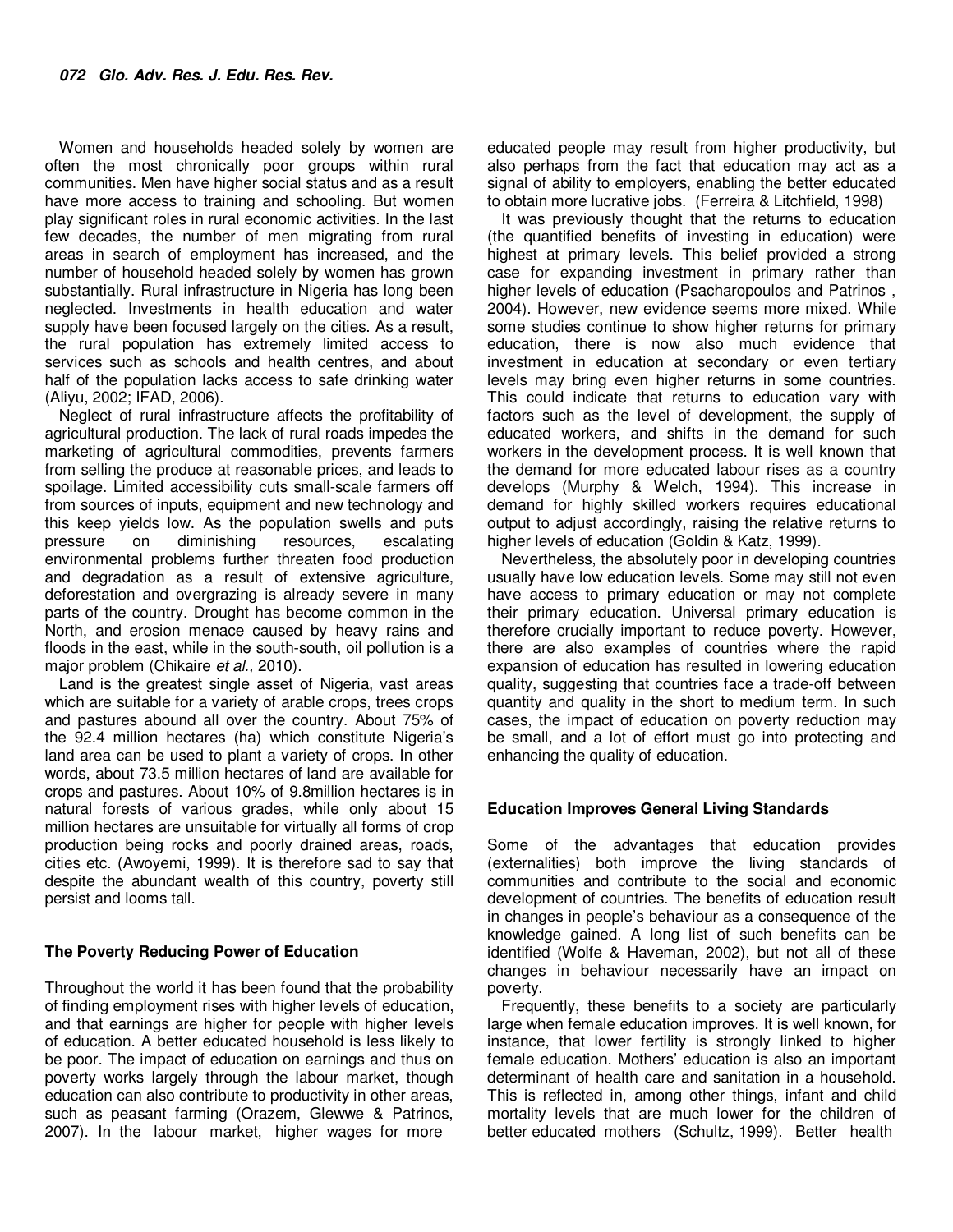status (for instance, lower levels of stunting) is in turn translated into greater success at school, thereby bringing positive feedback to education itself in the next generation. Similarly, parental education - and again, particularly that of the mother - also influences the support that parents can give to children, improving the quality and success of education in the next generation.

The education of girls has a further strong and very important effect on the role of women in society. It tends to draw more women into the labour market. This increase in female labour force participation expands income-earning opportunities for many households and better utilizes the labour, skills, and talents of women. Education is seen as one of the most important ways of combating HIV and AIDS, both in developed and particularly developing countries. These effects of education on wider development influence poverty in a narrower or 'moneymetric' sense as well as in the broader 'choice limitation'. In addition, there are other positive developmental impacts of education which may not be so clearly linked to poverty but which are nevertheless important. These include the fact that education improves the functioning, or even the sustainability, of democracy in poor and rich countries alike, even higher levels of education seem to reduce crime.

Education and poverty are inversely related. The higher the level of education of the population, the lesser will be the number of poor persons, because education imparts knowledge and skills which is supportive in higher wages. The direct effect of education on poverty reduction is through increasing the earning & income or wages. The indirect effect of education on poverty is important with respect to 'human poverty' because as education improves the income, the fulfillment of basic necessities becomes easier and raises the living standard which surely means the fall in human poverty. The education indirectly helps in the fulfillment of basic needs like water and sanitation, utilization of health facilities, shelter, and it also affects the women's behavior in fertility decisions and family planning ( Jeffery and Basu, 1996). It is understood that such basic need's presence increase the productivity and wages consequently putting people above the poverty line. The linkages between education and poverty broadly can be seen in two ways: Firstly, investment in education increases the skills and productivity of poor households, It enhances the income level as well as the overall standard of living (human development). Secondly, poverty is also a big impediment in educational attainment Poverty affects the educational achievement in three dimensions. The very first one is from resource-side (learning and financial resources), second one is the generation of such social pressures which mutilates the mindset of poor student and when poverty grabs any institution it deteriorates the teaching standard (Bramley and Karley, 2005).

Lack of education is a key factor of income poverty and absence of sufficient income/earnings can't overcome the education poverty. Moreover, education helps in the fulfillment of basic needs (eradicating poverty) and basic needs themselves include the education availability, hence provision of education and fulfillment of basic needs both reinforce each other ( Tilak, 2005 ). The inverse relationship between education and poverty has been recognized but there is a debate relating to the educational levels; whether primary education is enough for the ultimate outcomes or all educational levels (primary, secondary and higher education) have to be focused simultaneously. Even the Millennium Development Goals (MDGs) of the United Nations and the Poverty Reduction Strategy Papers (PRSP) recommended by the World Bank focuses primarily upon the primary education and girls' education. In developing countries the social returns of primary education are much higher as compared to that of tertiary education and most of the time the relatively rich people continue their tertiary education, expanding tertiary education is twenty to fifty times costly as compared with the primary education expansion. Therefore, governments in developing countries want to reduce poverty in the cheapest manner and that's why education should be given priority attention (Coldough et al., 2003; UNESCO-PROAP, 1998). The importance of basic education to improving individual lives has been argued from various perspectives. From a narrow perspective of agricultural improvements, basic education improves farmer productivity. From a somewhat broader perspective of food security and rural development, it facilitates off-farm employment and the economic development of rural areas. Often the returns are highest for primary education, more moderate for secondary education (some studies suggest however that the returns on secondary education are comparable to those for primary education), and lower (but still considerable) for higher education.

Education affects development through its enduring impact on various dimensions of cognitive competence: literacy (reading and writing), numeracy and problem solving. These cognitive skills affect an individual's productive behavior and ability to use the products of technological change correctly. Education affects development through its enduring impact on various dimensions of cognitive competence: literacy (reading and writing), numeracy and problem solving. These cognitive skills affect an individual's productive behavior and ability to use the products of technological change correctly. The cornerstone of any sustainable rural development efforts is education: primary education is its foundation. It improves the productive capacity of rural societies and their institutions. There are various explanations of why schooling contributes to economic productivity and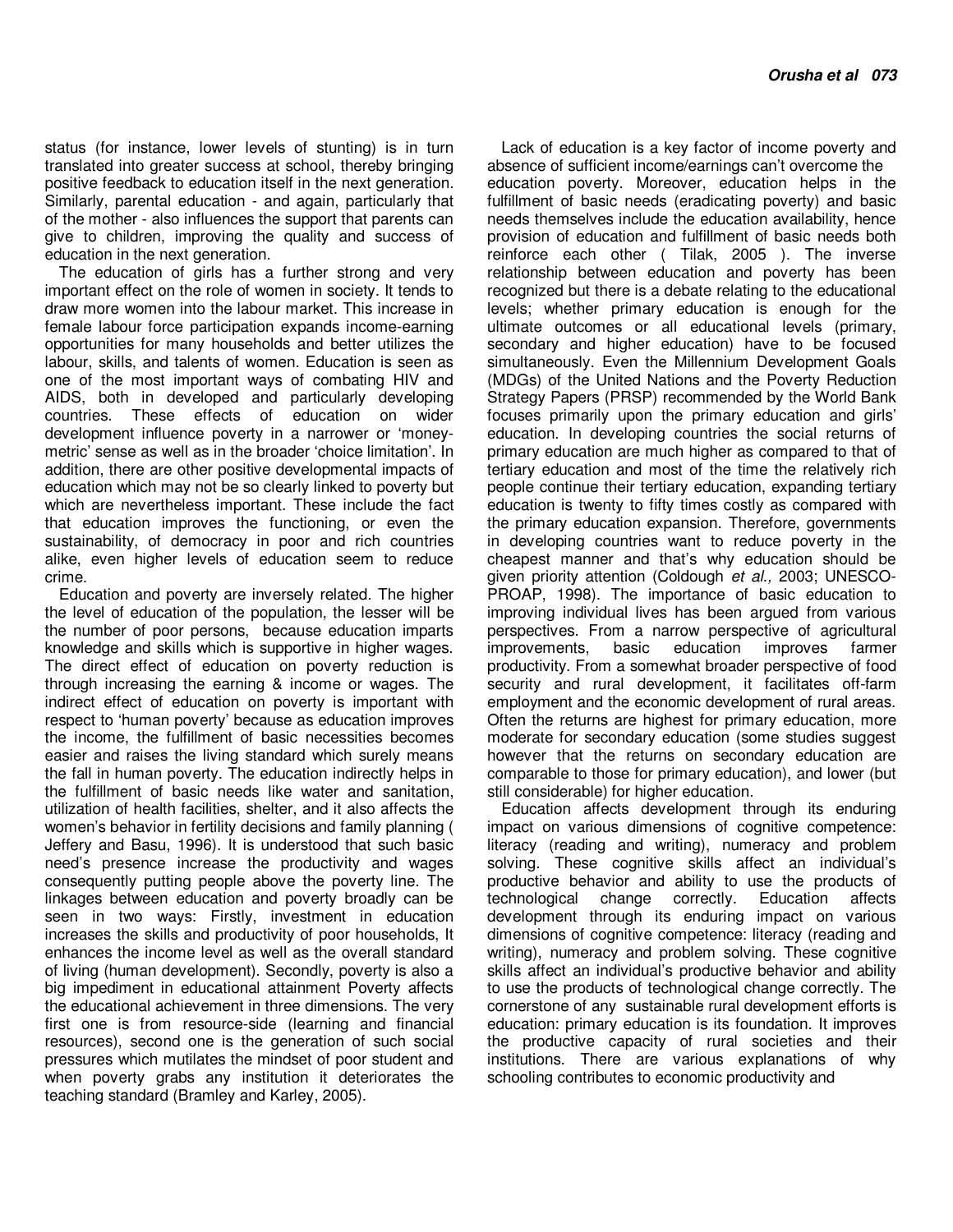development. These include the following:

Individuals acquire skills in school that enable them to be more productive.

• What individuals learn in school makes them more likely to adopt new technologies and practices.

Schooling helps individuals function more effectively in modern production organizations.

Schools socialize people into functioning effectively in modem society.

The discipline of learning taught in school helps individuals learn new skills outside of school.

## **The Impacts of Investing in education for poverty alleviation in Nigeria**

Apart from the 1960s and 1970s when a lot of emphasis was laid on education, because then were the eras of Universal Free Primary Education, the 1980's and 1990's have seen the worst with regard to keeping with the previous education standards ( Ijaiya, 1998). It was in 1980's and 1990's that education standards started foiling because of government lack of commitments, prolonged strike actions by both academic and non-academic staff at all levels of education. These periods also witnessed the largest number of draft of academic staff from schools to other sectors of the economy and out of the country. These and many more did not only contribute to the fall in education standards, but also to increase in poverty in recent times,

One way of solving this poverty problem is for individuals, organizations and government to direct attention toward investing on education. Investing in education could take different forms, such as massive expansion of education facilities, vocationalisation of education, investing in non-formal (Islamic), and adulteducation. Massive expansion of educational facilities would help eliminate education disparity between different individuals - male and female, poor and rich, rural and urban. More so, the massive expansion on the socio economic ladders; and get out of the poverty line ( Ijaiya, 1998). Investing in vocational training would go along way in reducing poverty, in that most children from poor homes prefer functional education which would provide them skills for earning their livelihood. Thus vocationalisation of education, diversification of courses at the secondary and higher secondary levels and setting up of technical education centres most especially in rural areas would help in reducing poverty.

Equally important is investment on non-formal/nonwestern (e.g. Islamic education) and adult education. With these, mother tongues or regional languages can be used as medium of instruction. Students should be allowed to learn at their own pace, during a period which is convenient for them, and courses which are of interest to them should be taught through methods which are most

effective. To some extent, the use of mass-media and correspondence courses would also go a long way in helping to improve education standards.

The ability of the country in achieving some of these would help in reducing poverty in the country, given the importance of education. Lau, (1991) stresses that education enables the individual to perform new task; to receive and process new information; to communicate and therefore coordinate activities with one another; to evaluate and adjust to changed circumstances. Education also helps to reduce subjective uncertainty, and unnecessary anxiety, as fatalistic acceptance of the status quo, thereby enhancing the probability of adoption of new technologies or practices by the individual. Finally, at high levels, education will also help to bring about innovation in the production technology.

Given these advantages, the importance of education to individuals and the country at large in alleviating poverty would have no limit. For instance, subsequent to their commitment to education and training, Japan and Korea were able to make great strides in both human development and economic growth, thus putting other goals of development within reach. A one year increase in educational attainments has augmented wages by more than 10 percent, and same has raised farm output by nearly 2 percent in Korea, and 5 percent in Malaysia (World Bank, 1991). Increased investment in education would also affect productivity and growth through several channels. A better educated person would be able to absorb new information faster, and apply unfamiliar inputs and new processes more effectively. In Peru, farmers with additional year of schooling are able to adopt modem farm technology by 45 percent while, in Thailand, farmers with four years of schooling were three times more able to use new chemical inputs than farmers with one to three years of schooling (World Bank 1991).

Meire (1984) further stresses that there is no way physical capital would be accumulated without necessary attention given to human capital; such that it has become evident that the effective use of physical capital itself is dependent upon human capital. If there is underinvestment in human capital, the rate at which additional physical capital can be productively utilized will be limited since technical, professional and administrative people are needed to make effective use of the material capital. In many newly developing countries, the absorptive capacity for physical capital have proved to be low because the extension of human capabilities has failed to keep with accumulation of physical capital.

Investing in education would not only improve people's ability to acquire and use information, but it will also deepen their understanding of themselves and the world, enrich their minds by broadening their experience, and improve the choice they make as consumers, producers and citizens. Education will also strengthen their ability to meet their wants and those of their families by increasing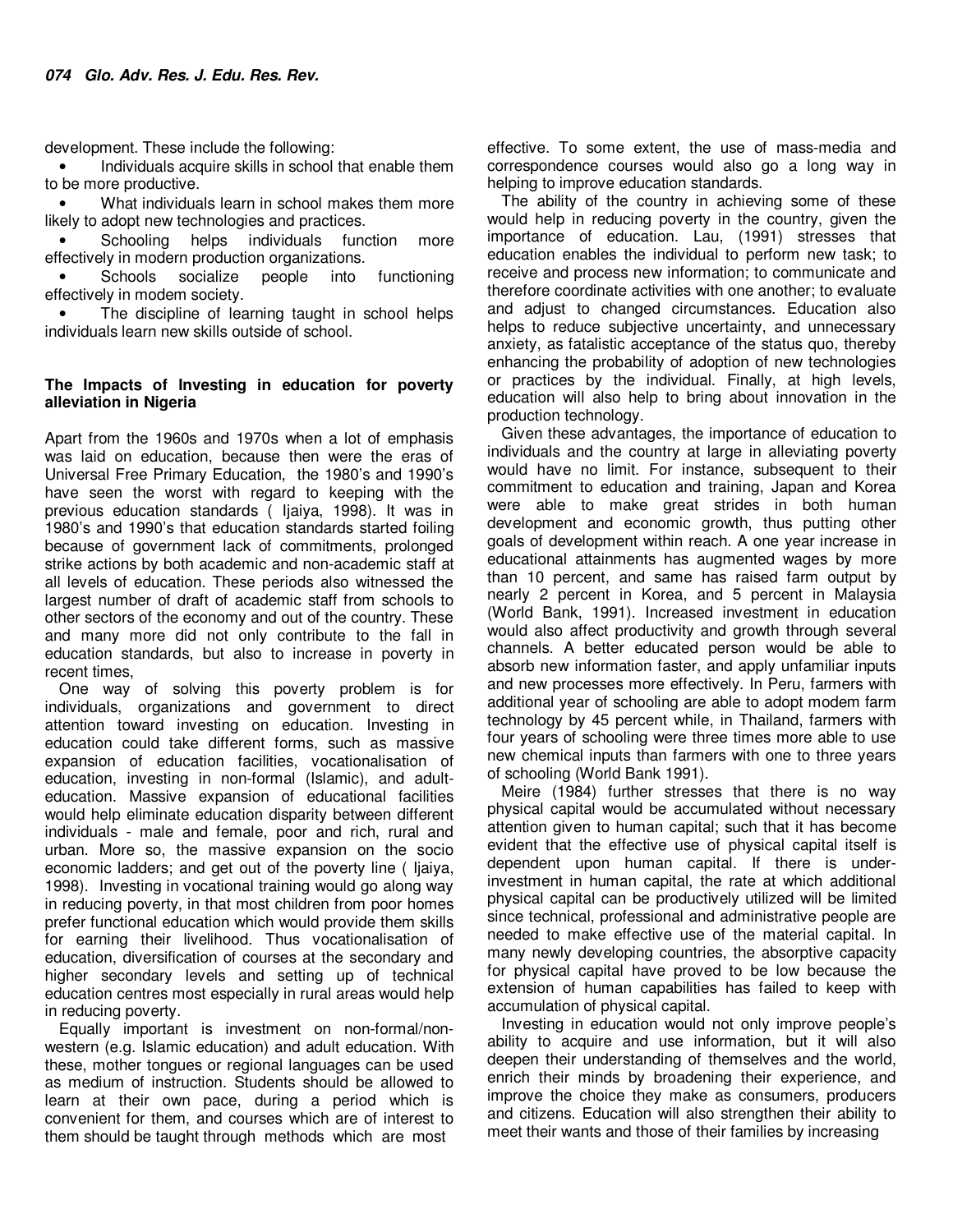their productivity, and their potential to achieve a higher standard of living. It will also improve their confidence and their ability to create and innovate, thus multiplying their opportunities for personal and social achievement (Ijaiya, 1998).

Investing in education, most especially women education, will also enhance their productive capacity, increase their income and make them better informed about the value of health care and personal hygiene. An educated woman will also be able to improve the health and life expectancy of her children, and create incentives for reducing family size, which in turn will help reduce poverty. For instance, in Brazil, a woman who has completed primary education makes 91 percent of income, more than her uneducated co-worker's income in the informal sector and 110 percent more than an uneducated woman in self-employment (Psachanopanlos and Winter 1990). Investing in education will also promote entrepreneurship. In any form of economy, entrepreneurs are the link between innovation and production. The entrepreneurs have the ability to plan and organize their businesses. They also take risk; perceive new economic opportunities and change their methods of production and distribution. With education, all these are further promoted for overall economic development. For instance, in a study of entrepreneurs in northern Thailand, 40 percent had university degrees. In Malaysia, entrepreneurs in large enterprises are more educated than entrepreneurs in smaller firms (World Bank 1991). In relation to the above, there is a wide-range of self-employment options and choice for more profitable alternative which education will give the people. In Peru, for instance, returns to an extra year of primary education are estimated to be as high as 33 percent for women self employed in the retail textile sector. Post primary education appears to have a relative high payoff, 14 percent for men in the service sector (World Bank 1990).

However, investing in education will not alone guarantee faster growth. When the economy is badly managed, investment in education may go to waste. Thus, improvement in infrastructure, health services, nutrition, accountability and transparency on the part of government are equally necessary for alleviating poverty in the country. Education therefore provides a higher relative advantage - and therefore has a higher economic value - when the environment is more unstable and more difficult to deal with. This gives empirical support to the notion that education improves the capacity to adapt to change and disequilibria, on top of its static technical effects. Increasing the educational attainment of farm households is impacting on off-farm activities, including the reallocation of time away from farm work. Off-farm work has a higher return to education than does farm work (Jolliffe, 2004). Households with better-educated members will therefore act more quickly in devoting more capital and labor to non-agricultural activities. As a result of these

allocative effects, education contributes significantly to sustained rural income growth.

#### **CONCLUSION**

The importance of basic skills, notably numeracy and literacy is a foundation for human development and basic education be given a high priority. Low literacy levels are sometimes recognized as a problem in developing agricultural and other basic vocational skills, but the role of basic education goes beyond that of laying a foundation for an individual's occupational skill development.

 The role of primary education is to lay a foundation which will allow for these skills to be developed through non-formal, informal and further education. Most of the skills are interlinked and are used simultaneously in practice. Sound investment in human and social capital appears to be an essential part of any good economic strategy for broad-based and equitable rural development.

The problems of education quality and relevance in rural areas need to be recognized and addressed through coherent, explicit policies and strategies. There is strong evidence that the quality and relevance of schooling can influence productivity. Efforts to expand basic education programmes to reach more learners in rural areas need to be accompanied by measures to ensure that the content, quality, delivery and relevance of those programmes effectively meet learners' needs. Policymakers and others have to seek ways to make the content and approaches of primary education more meaningful and effective within the context of sustainable rural development.

#### **REFERENCES**

A Panacea to Rural Poverty in Nigeria. Journal of Agriculture Forestry and the Social Sciences, Vol. 8, No. 1:1-4.

Action Aid (2003). Global Education Review. International Education Unit,

- Action Aid, London.
- Agriculture Organization, Rome.

Aliyu A (2002). National Poverty Eradication Programme Implementation Atchoarena D, Gasperini L (2003). Education for Rural Development: Awoyemi O (1999). Land Tenure and Agricultural Development in Nigeria. Babatunde RO, Olorunsanya EO, Adejola AD (2008). Assessment of

- Bramley G, Kerley KN (2005). Home-Ownership, Poverty and
- CHER (2002). User Fees: The Right to Education and Health Denied. A
- Chikaire J, Nnadi FN, Nwakwasi RN (2010). Secure Access to Land:
- Coldbrough C, Al-Samarrai S, Rose P, Tembon M (2003). Achieving
- Distribution in Chile, 1987-1994. World Bank Policy Research Working Paper NO 1960. World Bank, Washington, D.C.
- Educational Achievement: Individual, School and Neighbourhood Effects. CRSIS Research Report, United Kingdom.
- FAO (2006). FAOSTAT: Food Security Statistic, Nigeria. Food and
- Ferreira FHG, Litchfied JA (1998). Calm after the storms: Income
- FGN (2005). Nigeria Millennium Development Goals 2005 Report. **National**
- Forwards New Policy Reponses. Food and Agriculture Organization, Rome.